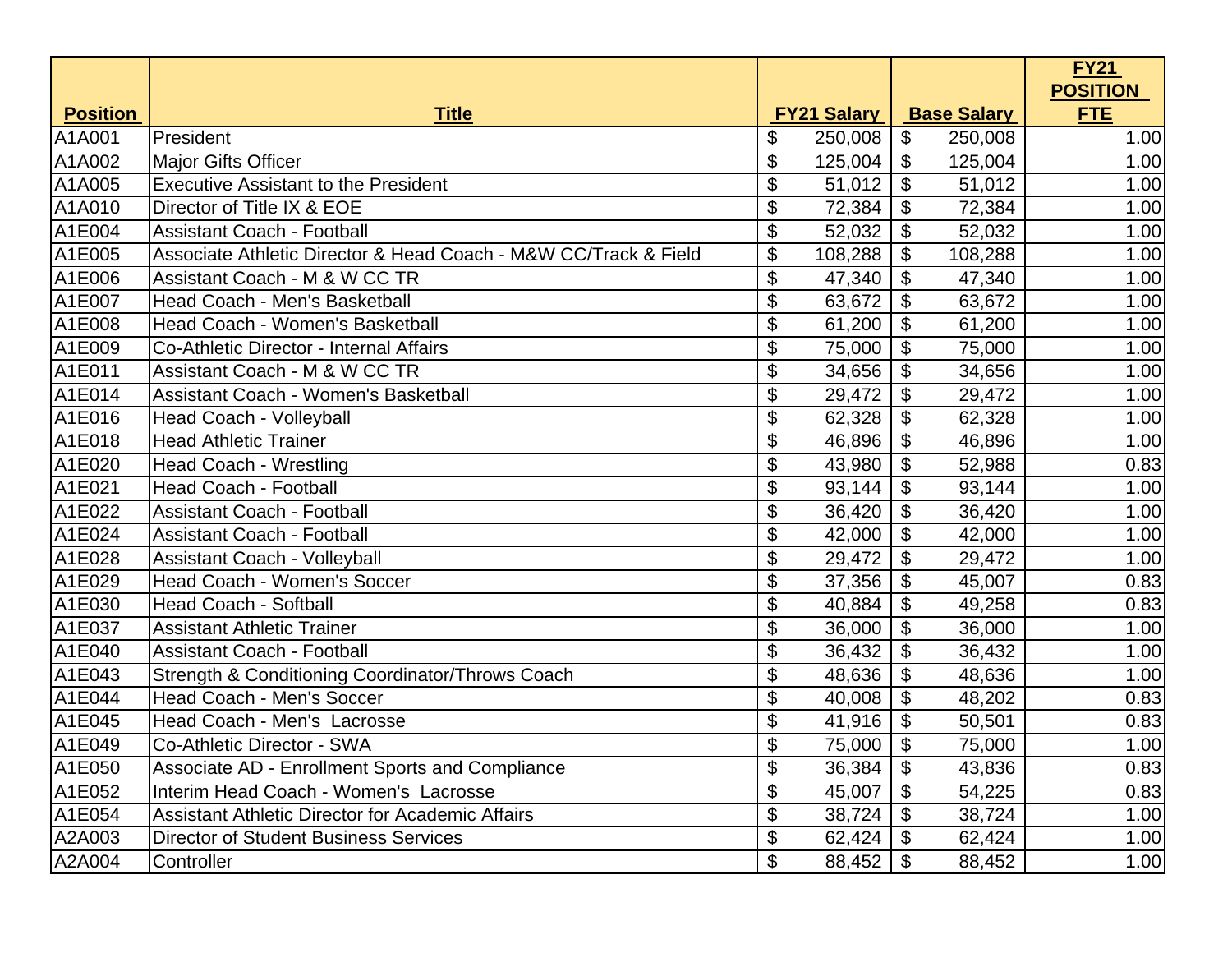|                 |                                                              |                            |                    |                   |                    | <b>FY21</b>                   |
|-----------------|--------------------------------------------------------------|----------------------------|--------------------|-------------------|--------------------|-------------------------------|
| <b>Position</b> | <b>Title</b>                                                 |                            | <b>FY21 Salary</b> |                   | <b>Base Salary</b> | <b>POSITION</b><br><b>FTE</b> |
| A2A008          | <b>Chief Financial Officer</b>                               | \$                         | 114,012            | \$                | 114,012            | 1.00                          |
| A2A010          | Director of Public Relations and Marketing                   | \$                         | 83,244             | \$                | 83,244             | 1.00                          |
| A2B009          | <b>Purchasing Director</b>                                   | \$                         | 66,660             | \$                | 66,660             | 1.00                          |
| A2B010          | <b>Director of Human Resources</b>                           | \$                         | 90,168             | \$                | 90,168             | 1.00                          |
| A2B012          | <b>Director of Facilities Services</b>                       | \$                         | 84,672             | \$                | 84,672             | 1.00                          |
| A2C001          | <b>Assistant Director of Human Resources</b>                 | \$                         | 61,104             | \$                | 61,104             | 1.00                          |
| A2C004          | Program Coordinator                                          | \$                         | 40,008             | \$                | 40,008             | 1.00                          |
| A2C005          | <b>Budget Director</b>                                       | \$                         | 61,800             | \$                | 82,400             | 0.75                          |
| A2C006          | Payroll Manager                                              | \$                         | 48,000             | \$                | 48,000             | 1.00                          |
| A2C007          | Assistant Director of Title IX/Clery Compliance Coordinator  | \$                         | 35,568             | \$                | 35,568             | 1.00                          |
| A2C008          | Director Prison College & Print Based Correspondence Program | \$                         | 47,880             | \$                | 47,880             | 1.00                          |
| A2D001          | <b>IT Support Coordinator</b>                                | \$                         | 54,639             | \$                | 54,639             | 1.00                          |
| A2D003          | <b>Manager of Support Services</b>                           | \$                         | 77,592             | \$                | 77,592             | 1.00                          |
| A2D006          | Manager of Network & Systems Administration                  | \$                         | 85,368             | \$                | 85,368             | 1.00                          |
| A2D007          | Assistant to the CIO for Operations                          | \$                         | 43,296             | \$                | 43,296             | 1.00                          |
| A2D008          | <b>Systems Administrator</b>                                 | \$                         | 65,004             | \$                | 65,004             | 1.00                          |
| A2D009          | Senior Systems Administrator                                 | \$                         | 68,352             | \$                | 68,352             | 1.00                          |
| A2D010          | <b>VOIP Network Administrator</b>                            | \$                         | 52,020             | \$                | 52,020             | 1.00                          |
| A2D012          | Manager of Enterprise Applications Systems                   | \$                         | 77,592             | \$                | 77,592             | 1.00                          |
| A2D013          | <b>Enterprise Applications Systems Programmer</b>            | \$                         | 59,832             | \$                | 59,832             | 1.00                          |
| A2D014          | <b>Enterprise Applications Systems Programmer</b>            | \$                         | 57,240             | \$                | 57,240             | 1.00                          |
| A2D015          | <b>Enterprise Applications Systems Programmer</b>            | \$                         | 47,760             | \$                | 47,760             | 1.00                          |
| A3A002          | <b>Director of Institutional Effectiveness</b>               | \$                         | 64,008             | \$                | 64,008             | 1.00                          |
| A3B001          | <b>Vice President for Academic Affairs</b>                   | \$                         | 150,000            | \$                | 150,000            | 1.00                          |
| A3B005          | <b>Executive Director of Infrastructure and Resources</b>    | \$                         | 107,304            | \$                | 107,304            | 1.00                          |
| A3C004          | <b>Quality Assurance Specialist</b>                          | \$                         | 35,040             | \$                | 35,040             | 1.00                          |
| A3C005          | <b>Production Coordinator</b>                                | \$                         | 35,004             | \$                | 35,004             | 1.00                          |
| A3C012          | <b>CEP Student Advisor/Recruiter</b>                         | \$                         | 35,688             | \$                | 35,688             | 1.00                          |
| A3C013          | Program Director of Extended Studies                         | \$                         | 50,952             | $\boldsymbol{\$}$ | 50,952             | 1.00                          |
| A3C014          | <b>Student Advising/Recruiter</b>                            | \$                         | 34,692             | \$                | 34,692             | 1.00                          |
| A3C019          | <b>Executive Director of Extended Campus</b>                 | $\boldsymbol{\$}$          | 79,932             | \$                | 79,932             | 1.00                          |
| A3C020          | Library Director/Acquisitions Librarian                      | $\boldsymbol{\mathsf{\$}}$ | 78,036             | \$                | 78,036             | 1.00                          |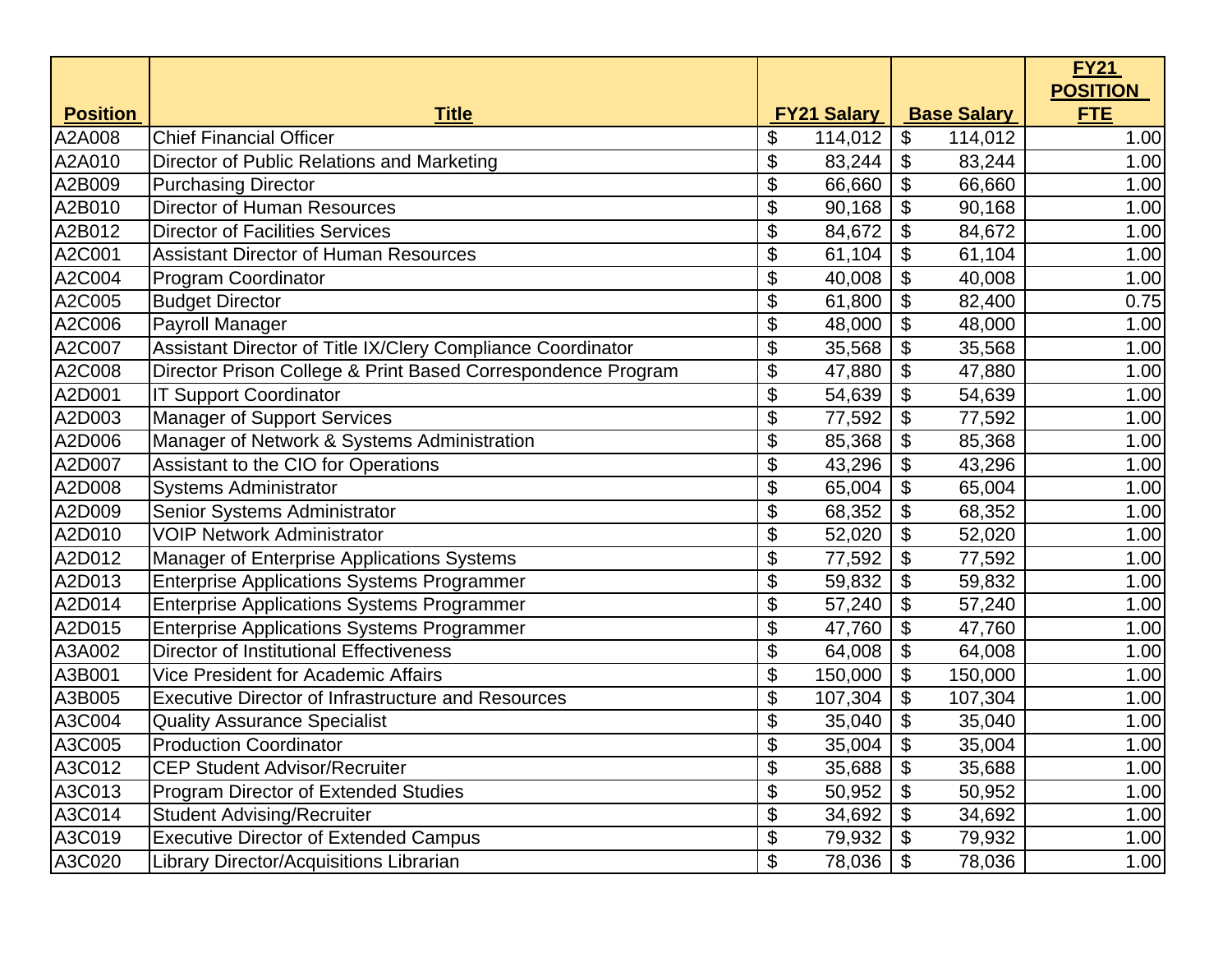|                 |                                                               |                            |                    |                   |                    | <b>FY21</b>                   |
|-----------------|---------------------------------------------------------------|----------------------------|--------------------|-------------------|--------------------|-------------------------------|
| <b>Position</b> | <b>Title</b>                                                  |                            | <b>FY21 Salary</b> |                   | <b>Base Salary</b> | <b>POSITION</b><br><b>FTE</b> |
| A3C022          | Learning & Engagement Librarian                               | \$                         | 36,504             | \$                | 36,504             | 1.00                          |
| A3C025          | Access Services & Distance Learning Librarian                 | \$                         | 36,504             | \$                | 36,504             | 1.00                          |
| A3C026          | Cataloging and Acquisitions Librarian                         | \$                         | 51,096             | \$                | 51,096             | 1.00                          |
| A3C028          | <b>Grant Specialist</b>                                       | \$                         | 64,080             | \$                | 64,080             | 1.00                          |
| A3C038          | <b>STEM Coordinator</b>                                       | \$                         | 26,268             | \$                | 46,907             | 0.56                          |
| A3C039          | <b>Academic Advisor</b>                                       | \$                         | 34,008             | \$                | 34,008             | 1.00                          |
| A3C041          | Interim Grizzly Testing & Learning Center Manager             | \$                         | 40,008             | \$                | 40,008             | 1.00                          |
| A3C047          | Assistant Director of Civic Engagement & Career Services      | \$                         | 43,500             | \$                | 43,500             | 1.00                          |
| A3C051          | <b>Academic Records Coordinator</b>                           | \$                         | 40,524             | \$                | 40,524             | 1.00                          |
| A3C052          | Teacher Education Student Advisor/Program Coordinator         | \$                         | 36,720             | \$                | 36,720             | 1.00                          |
| A3C053          | Senior Budget Analyst                                         | \$                         | 48,252             | \$                | 48,252             | 1.00                          |
| A3C059          | Prison College Program Coordinator                            | \$                         | 46,824             | \$                | 46,824             | 1.00                          |
| A3C062          | Senior Instructional Designer                                 | \$                         | 50,004             | \$                | 50,004             | 1.00                          |
| A3C069          | <b>Executive Director of Enrollment Management</b>            | \$                         | 83,244             | \$                | 83,244             | 1.00                          |
| A3C070          | <b>Academic Advisor</b>                                       | \$                         | 34,692             | \$                | 34,692             | 1.00                          |
| A3C075          | <b>Content Strategist</b>                                     | \$                         | 40,812             | \$                | 40,812             | 1.00                          |
| A3C077          | <b>Instructional Designer</b>                                 | \$                         | 38,004             | \$                | 38,004             | 1.00                          |
| A3C079          | <b>AITC Technology Specialist</b>                             | \$                         | 35,388             | \$                | 35,388             | 1.00                          |
| A3C084          | <b>Counselor Education Clinical Coordinator</b>               | \$                         | 35,672             | \$                | 44,590             | 0.80                          |
| A3C085          | Director of Academic Instructional Technology Center          | \$                         | 52,632             | \$                | 52,632             | 1.00                          |
| A3C086          | <b>Nursing Clinical Placement Coordinator</b>                 | \$                         | 40,008             | \$                | 48,202             | 0.83                          |
| A3C089          | <b>Associate Vice President for Academic Affairs</b>          | \$                         | 101,832            | \$                | 101,832            | 1.00                          |
| A3C097          | Counselor Ed Co-Coordinator - Operations & PhD Assistant      | \$                         | 43,008             | \$                | 43,008             | 1.00                          |
| A3C098          | <b>AITC Instructional Trainer</b>                             | \$                         | 32,496             | \$                | 64,992             | 0.50                          |
| A3C099          | <b>Academic Advisor &amp; Enrollment Coordinator</b>          | \$                         | 43,704             | \$                | 43,704             | 1.00                          |
| A3C101          | <b>Assistant Director for Graduate Studies and Admissions</b> | \$                         | 57,684             | \$                | 57,684             | 1.00                          |
| A4A001          | <b>Vice President for Student Affairs</b>                     | \$                         | 129,720            | \$                | 129,720            | 1.00                          |
| A4B001          | <b>Chief of Police</b>                                        | \$                         | 75,444             | \$                | 75,444             | 1.00                          |
| A4C005          | <b>Counseling &amp; Career Center Director</b>                | \$                         | 56,004             | $\boldsymbol{\$}$ | 56,004             | 1.00                          |
| A4C019          | Director of Academic Advising                                 | \$                         | 46,824             | \$                | 46,824             | 1.00                          |
| A4C026          | Veteran/Military Affairs Coordinator                          | \$                         | 31,008             | \$                | 31,008             | 1.00                          |
| A4D007          | <b>Executive Director of Auxiliaries</b>                      | $\boldsymbol{\mathsf{\$}}$ | 75,204             | \$                | 75,204             | 1.00                          |